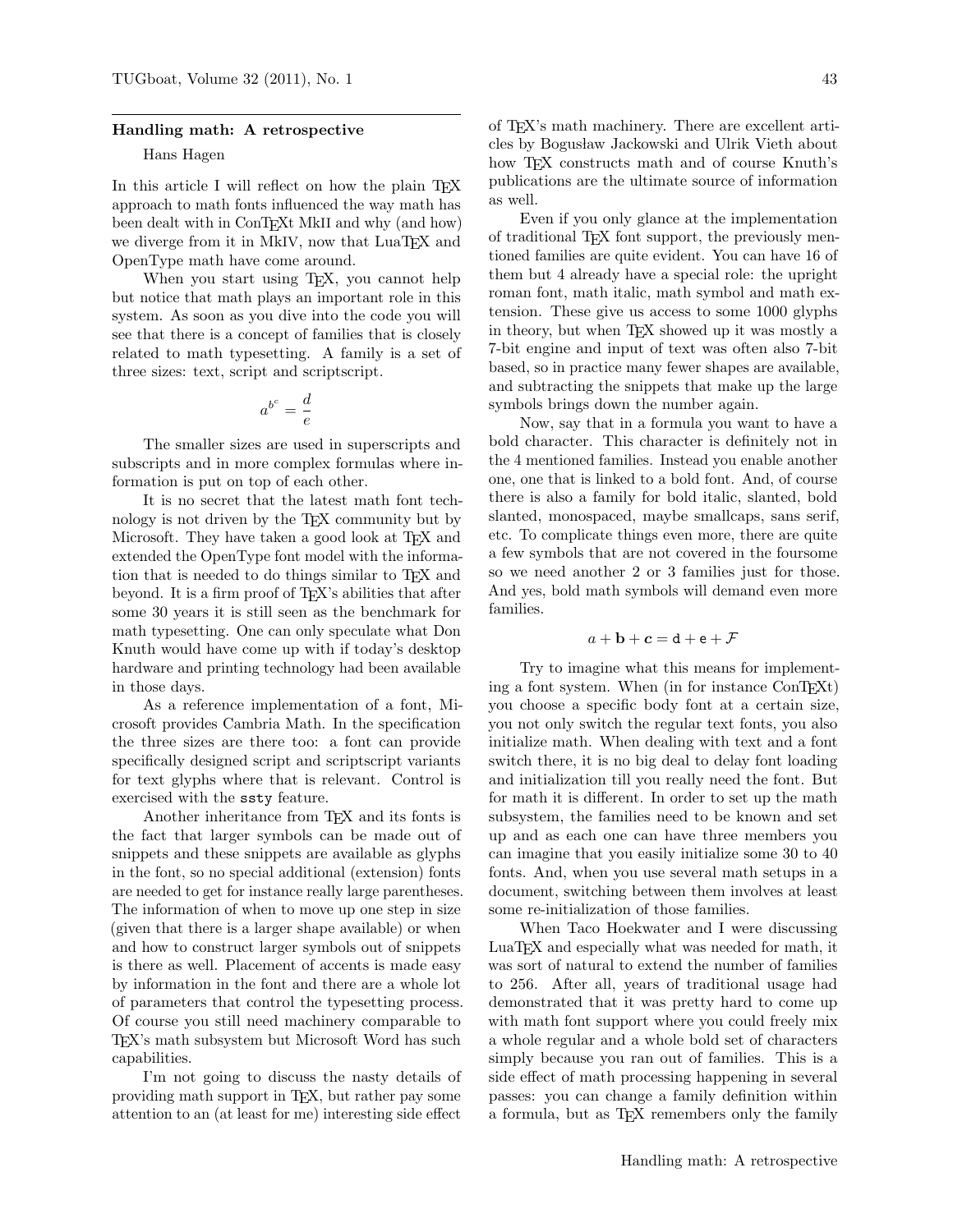number, a later definition overloads a previous one. The previous example in a traditional T<sub>E</sub>X approach can result in:

a +  $\tan7$  b +  $\tan8$  c =  $\tan9$  d +  $\tan10$  e + \fam11 F

Here the a comes from the family that reflects math italic (most likely family 1) and  $+$  and  $=$  can come from whatever family is told to provide them (this is driven by their math code properties). As family numbers are stored in the identification pass, and in the typesetting pass resolve to real fonts you can imagine that overloading a family in the middle of a definition is not an option: it's the number that gets stored and not what it is bound to. As it is unlikely that we actually use more than 16 families we could have come up with a pool approach where families are initialized on demand but that does not work too well with grouping (or at least it complicates matters).

So, when I started thinking of rewriting the math font support for ConT<sub>EXt</sub> MkIV, I still had this nicely increased upper limit in mind, if only because I was still thinking of support for the traditional TEX fonts. However, I soon realized that it made no sense at all to stick to that approach: Open-Type math was on its way and in the meantime we had started the math font project. But given that this would easily take some five years to finish, an intermediate solution was needed. As we can make virtual fonts in LuaTEX, I decided to go that route and for several years already it has worked quite well. For the moment the traditional T<sub>EX</sub> math fonts (Computer Modern, px, tx, Lucida, etc) are virtualized into a pseudo-OpenType font that follows the Unicode math standard. So instead of needing more families, in ConTEXt we could do with less. In fact, we can do with only two: one for regular and one for bold, although, thinking of it, there is nothing that prevents us from mixing different font designs (or preferences) in one formula but even then a mere four families would still be fine.

To summarize this, in ConTEXt MkIV the previous example now becomes:

## U+1D44E + U+1D41B + 0x1D484 = U+1D68D + U+1D5BE + U+02131

For a long time I have been puzzled by the fact that one needs so many fonts for a traditional setup. It was only after implementing the ConTEXt MkIV math subsystem that I realized that all of this was only needed in order to support alphabets, i.e. just a small subset of a font. In Unicode we have quite a few math alphabets and in ConT<sub>E</sub>Xt we have ways to map a regular keyed-in (say) 'a' onto

a bold or monospaced one. When writing that code I hadn't even linked the Unicode math alphabets to the family approach for traditional TEX. Not being a mathematician myself I had no real concept of systematic usage of alternative alphabets (apart from the occasional different shape for an occasional physics entity).

Just to give an idea of what Unicode defines: there are alphabets in regular (upright), bold, italic, bold italic, script, bold script, fraktur, bold fraktur, double-struck, sans-serif, sans-serif bold, sans-serif italic, sans-serif bold italic and monospace. These are regular alphabets with upper- and lowercase characters complemented by digits and occasionally Greek.

It was a few years later (somewhere near the end of 2010) that I realized that a lot of the complications in (and load on) a traditional font system were simply due to the fact that in order to get one bold character, a whole font had to be loaded in order for families to express themselves. And that in order to have several fonts being rendered, one needed lots of initialization for just a few cases. Instead of wasting one font and family for an alphabet, one could as well have combined 9 (upper and lowercase) alphabets into one font and use an offset to access them (in practice we have to handle the digits too). Of course that would have meant extending the T<sub>EX</sub> math machinery with some offset or alternative to some extensive mathcode juggling but that also has some overhead.

If you look at the plain TEX definitions for the family related matters, you can learn a few things. First of all, there are the regular four families defined:

```
\textfont0=\tenrm \scriptfont0=\sevenrm
  \scriptscriptfont0=\fiverm
\textfont1=\teni \scriptfont1=\seveni
  \scriptscriptfont1=\fivei
\textfont2=\tensy \scriptfont2=\sevensy
  \scriptscriptfont2=\fivesy
\textfont3=\tenex \scriptfont3=\tenex
 \scriptscriptfont3=\tenex
    Each family has three members. There are some
```
related definitions as well:

```
\def\rm {\fam0\tenrm}
\def\mit {\fam1}
\def\oldstyle{\fam1\teni}
\def\cal {\fam2}
```
So, with \rm you not only switch to a family (in math mode) but you also enable a font. The same is true for \oldstyle and this actually brings us to another interesting side effect. The fact that oldstyle numerals come from a math font has implications for the way this rendering is supported in macro packages. As naturally all development started when TEX came around, package design decisions were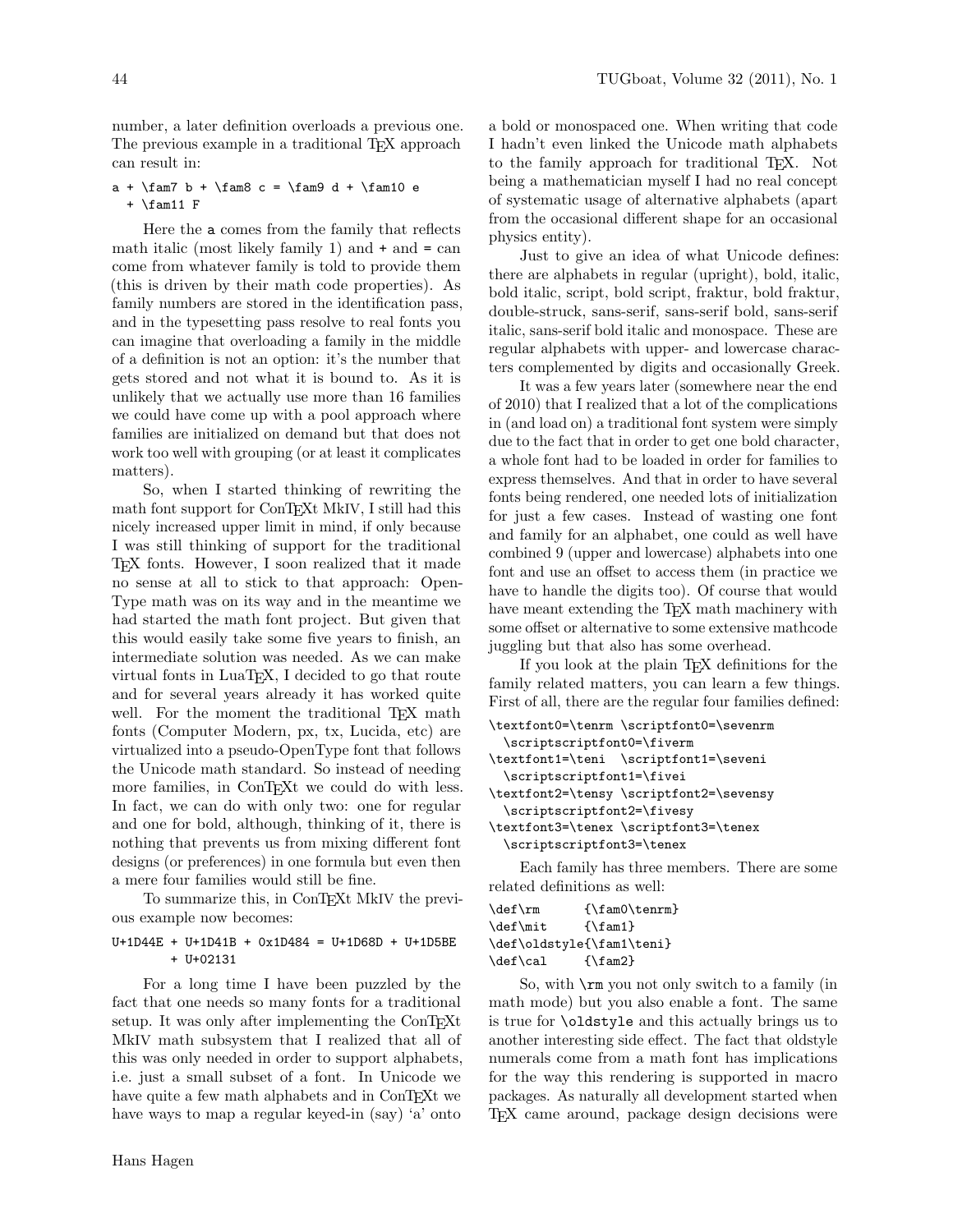driven by the basic fact that there was only one math font available. And, as a consequence most users used the Computer Modern fonts and therefore there was never a real problem in getting those oldstyle characters in your document.

However, oldstyle figures are a property of a font design (like table digits) and as such not specially related to math. And, why should one tag each number then? Of course it's good practice to tag extensively (and tagging makes switching fonts easy) but to tag each number is somewhat over the top. When more fonts (usable in T<sub>EX</sub>) became available it became more natural to use a proper oldstyle font for text and the \oldstyle more definitely ended up as a math command. This was not always easy to understand for users who primarily used TEX for anything but math.

Another interesting aspect is that with Open-Type fonts oldstyle figures are again an optional feature, but now at a different level. There are a few more such traditional issues: bullets often come from a math font as well (which works out ok as they have nice, not so tiny bullets). But the same is true for triangles, squares, small circles and other symbols. And, to make things worse, some come from the regular T<sub>EX</sub> math fonts, and others from additional ones, like the American Mathematical Society symbols. Again, OpenType and Unicode will change this as now these symbols are quite likely to be found in fonts as they have a larger repertoire of shapes.

From the perspective of going from MkII to MkIV it boils down to changing old mechanisms that need to handle all this (dependent on the availability of fonts) to cleaner setups. Of course, as fonts are never completely consistent, or complete for that matter, and features can be implemented incorrectly or incompletely we still end up with issues, but (at least in ConT<sub>E</sub>X<sup>t</sup>) dealing with that has been moved to runtime manipulation of the fonts themselves (as part of the so-called font goodies).

Back to the plain definitions, we now arrive at some new families:

```
\newfam\itfam \def\it{\fam\itfam\tenit}
\newfam\slfam \def\sl{\fam\slfam\tensl}
\newfam\bffam \def\bf{\fam\bffam\tenbf}
\newfam\ttfam \def\tt{\fam\ttfam\tentt}
```
The plain TFX format was never meant as a generic solution but instead was an example of a macro set and serves as a basis for styles used by Don Knuth for his books. Nevertheless, in spite of the fact that TEX was made to be extended, pretty soon it became frozen and the macros and font definitions that came with it became the benchmark. This

might be the reason why Unicode now has a monospaced alphabet. Once you've added monospaced you might as well add more alphabets as for sure in some countries they have their own preferences.<sup>1</sup>

As with \rm, the related commands are meant to be used in text as well. More interesting is to see what follows now:

| \textfont                       | \itfam=\tenit   |
|---------------------------------|-----------------|
| \textfont                       | \slfam=\tensl   |
|                                 |                 |
| \textfont                       | \bffam=\tenbf   |
| \scriptfont                     | \bffam=\sevenbf |
| \scriptscriptfont\bffam=\fivebf |                 |

#### \textfont \ttfam=\tentt

Only the bold definition has all members. This means that (regular) italic, slanted, and monospaced are not actually that much math at all. You will probably only see them in text inside a math formula. From this you can deduce that contrary to what I said before, these variants were not really meant for alphabets, but for text in which case we need complete fonts. So why do I still conclude that we don't need all these families? In practice text inside math is not always done this way but with a special set of text commands. This is a consequence of the fact that when we add text, we want to be able to do so in each language with even language-specific properties supported. And, although a family switch like the above might do well for English, as soon as you want Polish (extended Latin), Cyrillic or Greek you definitely need more than a family switch, if only because encodings come into play. In that respect it is interesting that we do have a family for monospaced, but that \Im and \Re have symbolic names, although a more extensive setup can have a blackboard family switch.

By the way, the fact that TFX came with italic alongside slanted also has some implications. Normally a font design has either italic or something slanted (then called oblique). But, Computer Modern came with both, which is no surprise as there is a metadesign behind it. And therefore macro packages provide ways to deal with those variants alongside. I wonder what would have happened if this had not been the case. Nowadays there is always this regular, italic (or oblique), bold and bold italic set to deal with, and the whole set can become lighter or bolder.

In ConTEXt MkII, however, the set is larger as we also have slanted and bold slanted and even

<sup>1</sup> At the Dante 2011 meeting we had interesting discussions during dinner about the advantages of using Sütterlinschrift for vector algebra and the possibilities for providing it in the upcoming TEX Gyre math fonts.